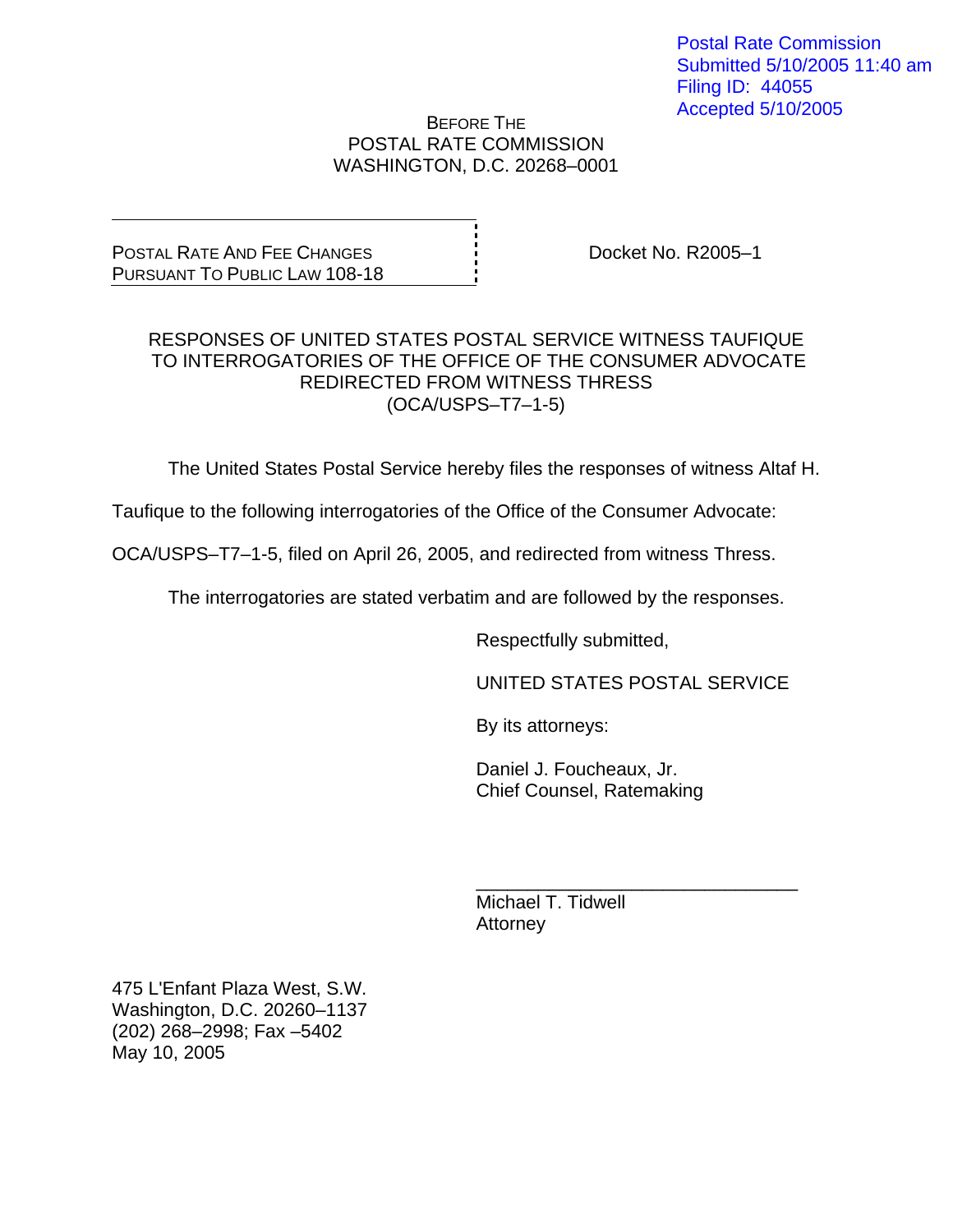**OCA/USPS-T7-1.** Please refer to USPS-LR-K-77, worksheet "A-2 Nonautomated Presort," and the line "NSA Adjustment." Please explain and show all calculations used to derive the NSA Adjustment of -\$116 for Nonautomated Presorted Letters, Flats and IPPs.

### **Response:**

Please refer to my response to your interrogatory OCA/USPS-T28-2, which discussed

the FY2004 (October 2003 to September 2004) data for Capital One. The attached

Excel spreadsheet provides the FY 2004 volume data and the derivation of the NSA

adjustments for the rate categories about which you have inquired.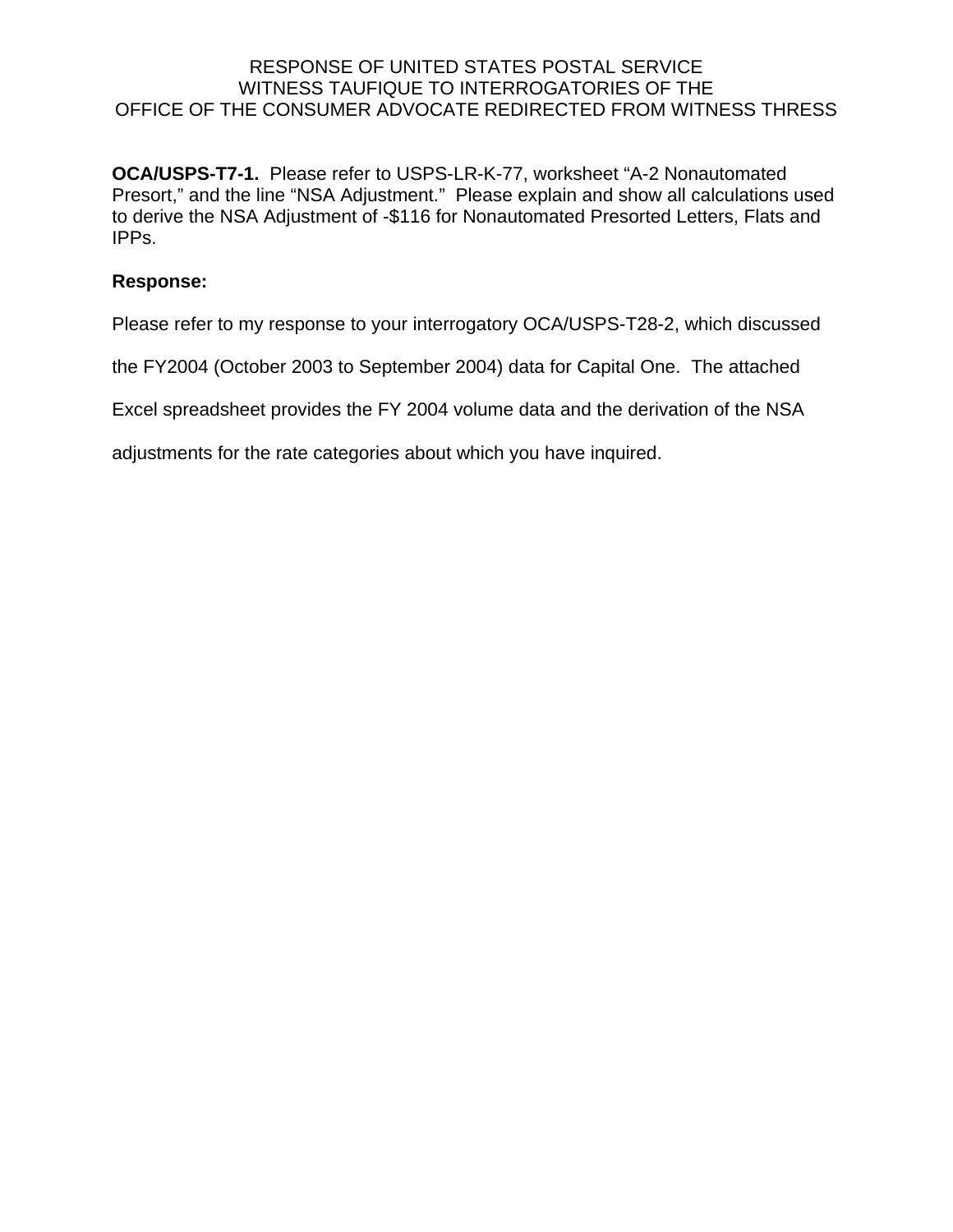### Attachment to Response to OCA/USPS-T7-1

### **CAPITAL ONE - OCTOBER 2003 TO SEPTEMBER 2004**

| Actual<br>Threshold                     | 1,293,384,779<br>1,225,000,000<br>68,384,779 |             |                 |
|-----------------------------------------|----------------------------------------------|-------------|-----------------|
|                                         | 1,275,000,000<br>1,225,000,001               |             |                 |
|                                         | 49,999,999                                   | \$<br>0.030 | \$<br>1,500,000 |
|                                         | 1,293,384,779                                |             |                 |
|                                         | 1,275,000,001<br>18,384,778                  | \$<br>0.035 | \$<br>643,467   |
| Total                                   | 68,384,777                                   |             | 2,143,467       |
| <b>Nonauto Presort Letters</b>          | 69,950,056                                   | $5.4\%$ \$  | 115,925         |
| <b>Mixed AADC Letters</b>               | 91,377,213                                   | $7.1\%$ \$  | 151,435         |
| <b>AADC Letters</b>                     | 93,753,920                                   | $7.2\%$ \$  | 155,374         |
| 3-Digit Letters                         | 570,184,237                                  | 44.1% \$    | 944,940         |
| 5-Digit Letters                         | 396,187,666                                  | $30.6\%$ \$ | 656,584         |
| Mixed ADC Flats                         | 67,409                                       | $0.0\%$ \$  | 112             |
| <b>ADC Flats</b>                        | 30,302                                       | $0.0\%$ \$  | 50              |
| 3-Digit Flats                           | 361,777                                      | $0.0\%$ \$  | 600             |
| 5-Digit Flats                           | 5,521                                        | $0.0\%$ \$  | 9               |
| <b>Automation Carrier Route Letters</b> | 71,466,678                                   | $5.5\%$ \$  | 118,438         |
|                                         | 1,293,384,779                                |             | 2,143,467       |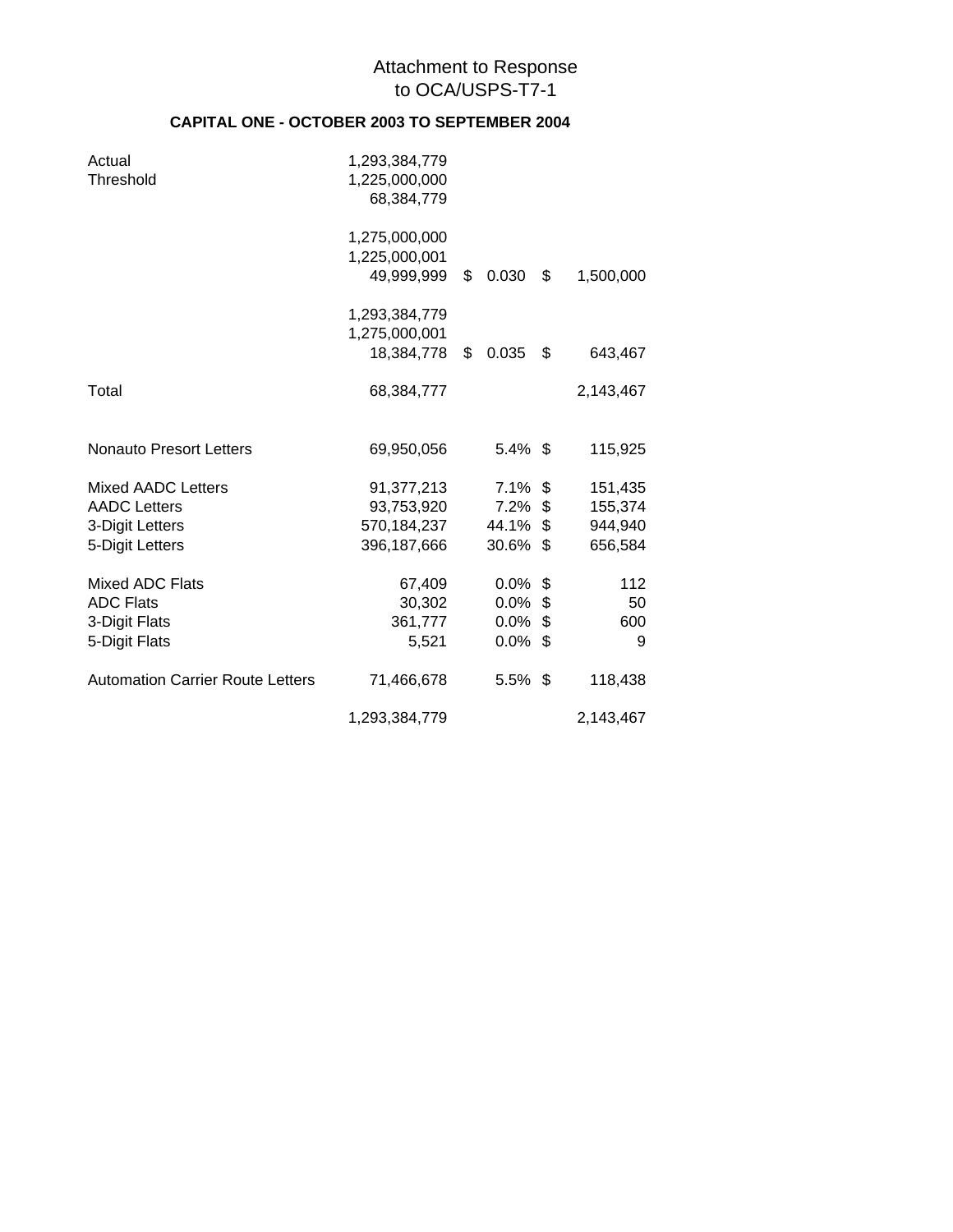**OCA/USPS-T7-2.** Please refer to USPS-LR-K-77, worksheet "A-3-pg 1 Auto Presort Letters," and the line "NSA Adjustment." Please explain and show all calculations used to derive the NSA Adjustment of -\$151, -\$155, -\$945, and -\$657 for Mixed AADC Automation, AADC Automation, 3-Digit Automation, and 5-digit Automation, respectively.

# **Response:**

Please see my response to interrogatory OCA/USPS-T7-1.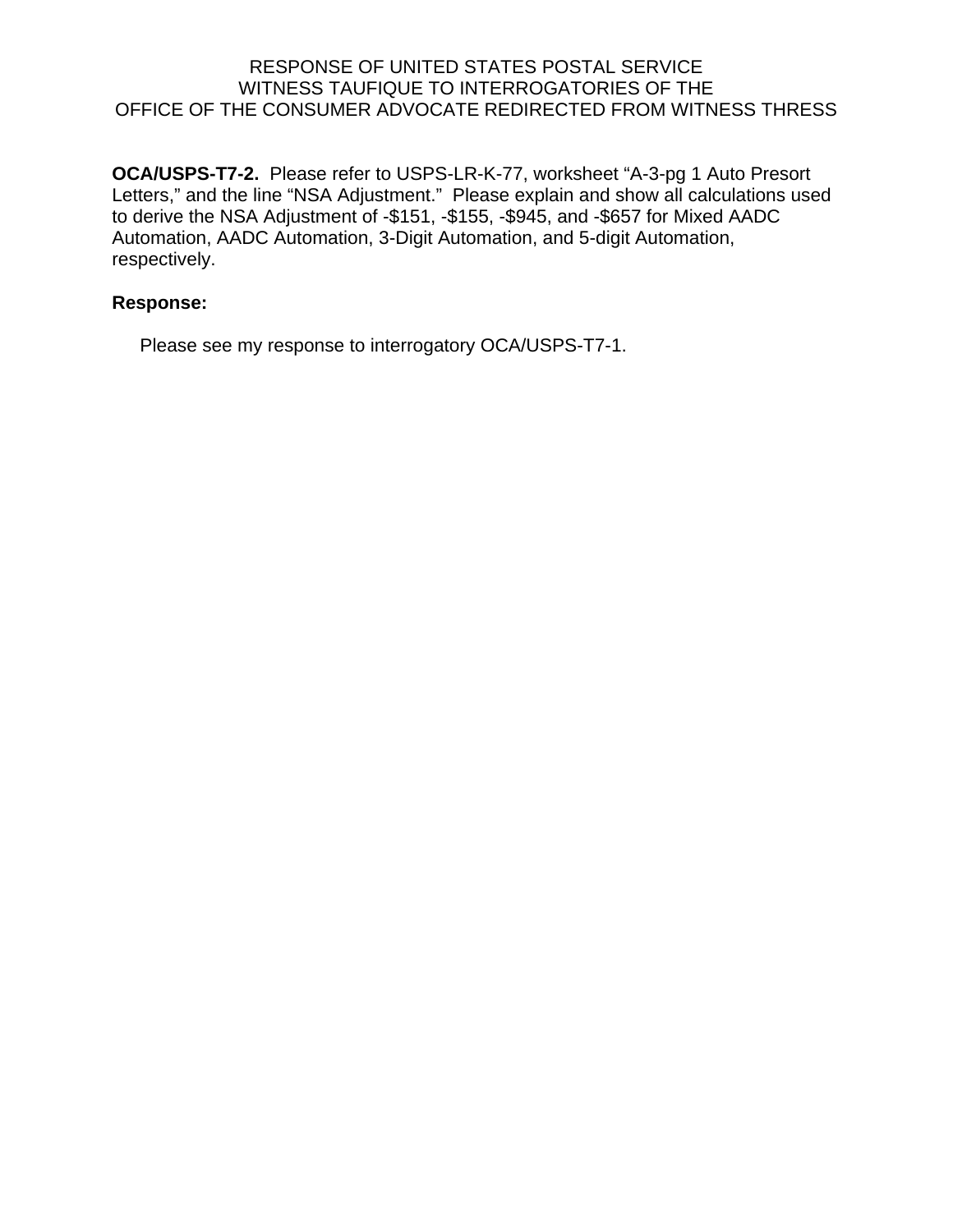**OCA/USPS-T7-3.** Please refer to USPS-LR-K-77, worksheet "A-3-pg 2 Auto Presort Flats," and the line "NSA Adjustment." Please explain and show all calculations used to derive the NSA Adjustment of -\$1 for 3-Digit Automation flats.

## **Response:**

Please see my response to interrogatory OCA/USPS-T7-1.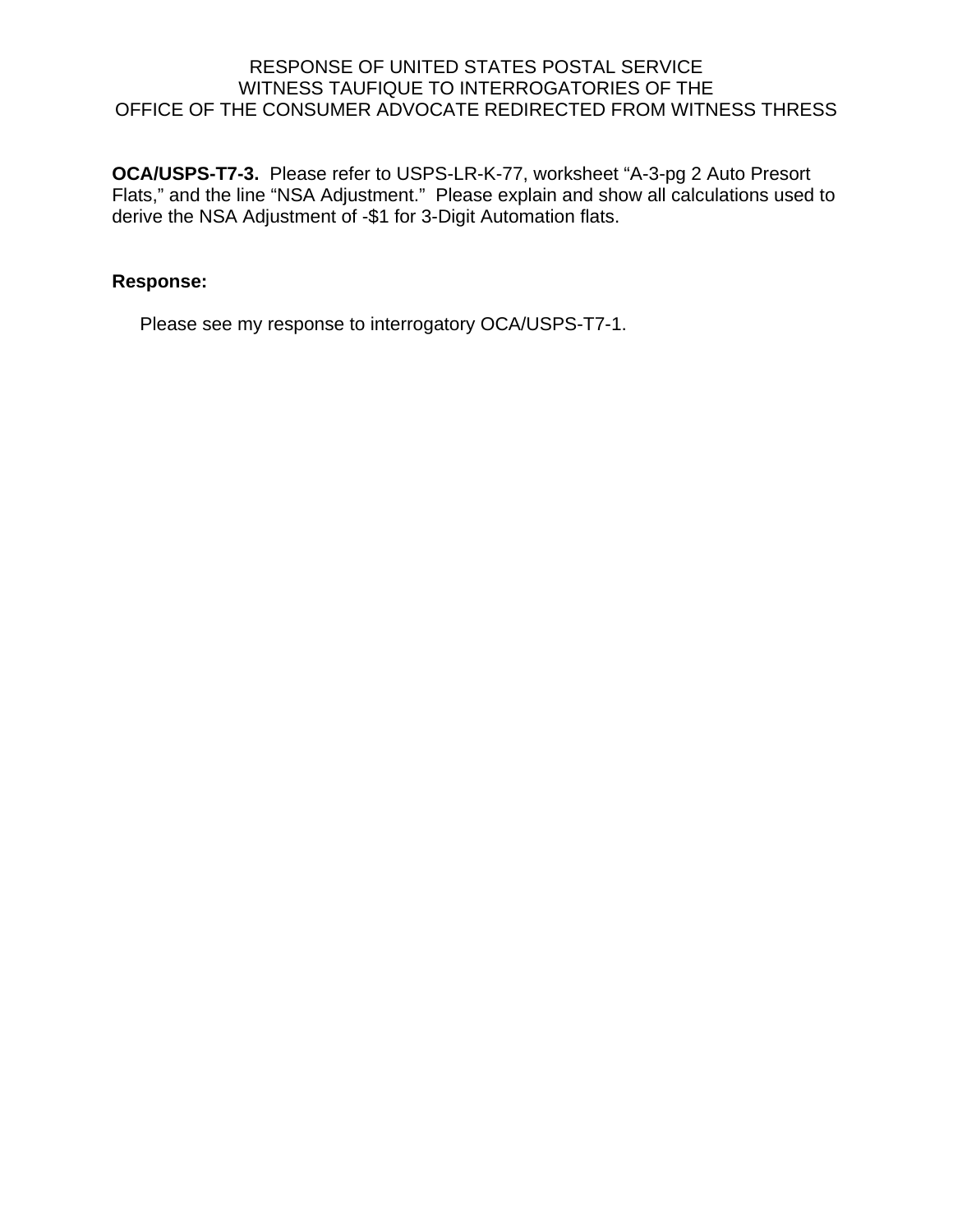**OCA/USPS-T7-4.** Please refer to USPS-LR-K-77, worksheet "A-4 Carrier Route Letters," and the line "NSA Adjustment." Please explain and show all calculations used to derive the NSA Adjustment of -\$118 for Automated Carrier Route Letters.

## **Response:**

Please see my response to interrogatory OCA/USPS-T7-1.